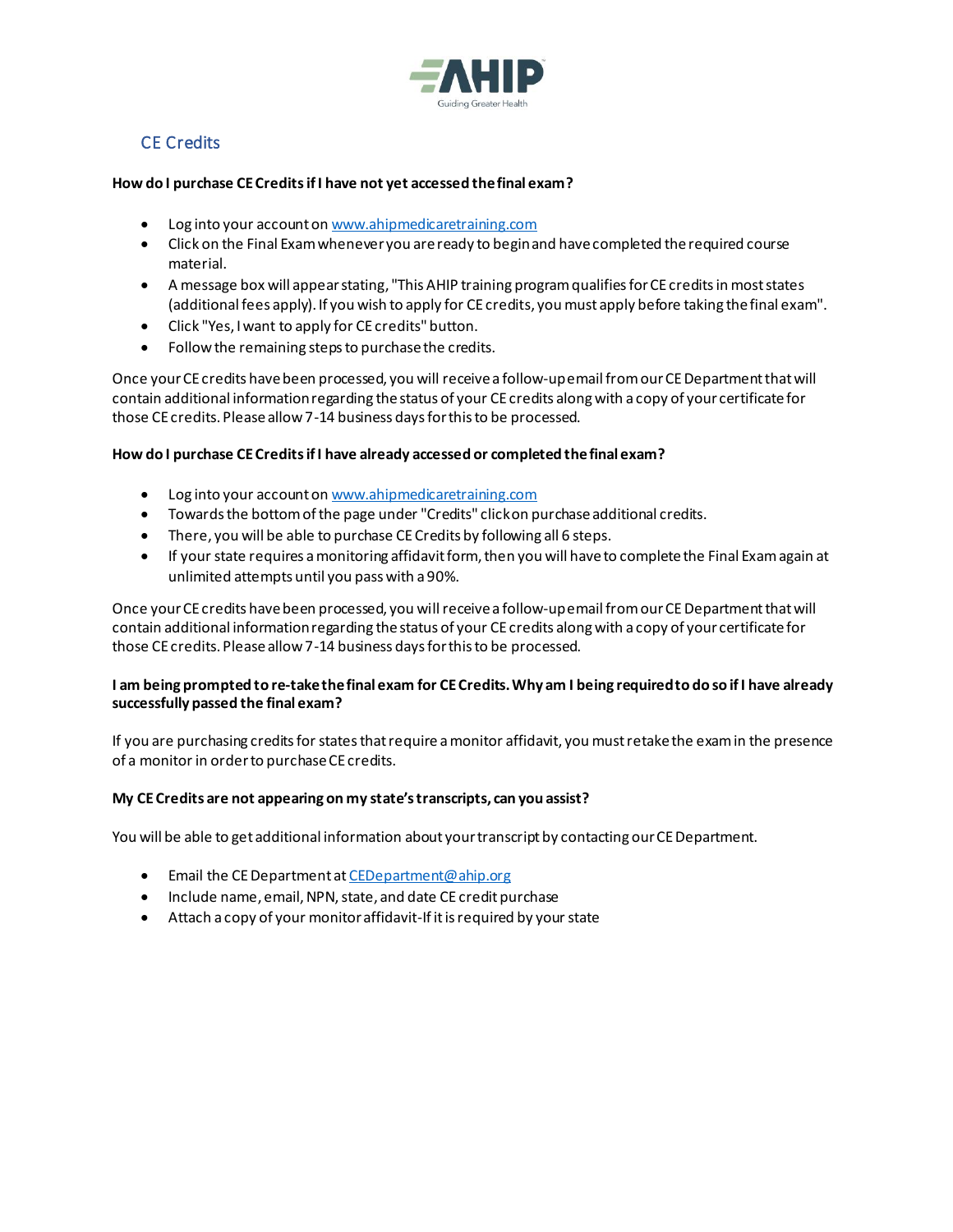

### **How can I check on the status of my CE credits (has my affidavit been received, have my credits been processed, etc.)?**

You will be able to get additional information regarding your CE submission and CE credit status by contacting our CE Department.

- Email the CE Department at[: CEDepartment@ahip.org](mailto:CEDepartment@ahip.org)
- Include name, email, NPN, state, and date of CE credits purchase
- Attach a copy of your monitor affidavit-If it is required by your state

#### **How many credits will I receive, and how will my credits be classified with my specified state?**

The number of CE credits awarded will vary by state. Please visi[t https://www.ahip.org/need-ce-credits/](https://www.ahip.org/need-ce-credits/)for additional informationon the number of CE credits awarded. Please contact our CE Department via email at [CEDepartment@ahip.org](mailto:CEDepartment@ahip.org) for additional information.

## **Transcript**

#### **One of the training modules is not marking complete, can you assist?**

Modules are marked complete when all slides have been viewed and the final review questions are answered. If you have viewed all slides and completed the final review questions and your training module is still not marking complete, please contact our Support Team at support@ahipinsuranceeducation.org or by calling 1-866-234-6909.

#### **English is my second language; do you have a Spanish version of the training available?**

AHIP Medicare Training is available in English and Spanish. You have the option to change the language of your training.

## Multiple Accounts

#### **I have two accounts on the Medicare Site.What do I do?**

Please contact our Support Team at support @ahipinsuranceeducation.org or by calling 1-866-234-6909 with the following information:

- First and Last name
- Last four of your SSN
- Birthdate
- Address
- Email address
- Screenshot of your NPN provided to you by the NIPR site at <https://nipr.com/>

## Score Transmissions

**I am unable to transmit scores to my desired carrier, can you assist?**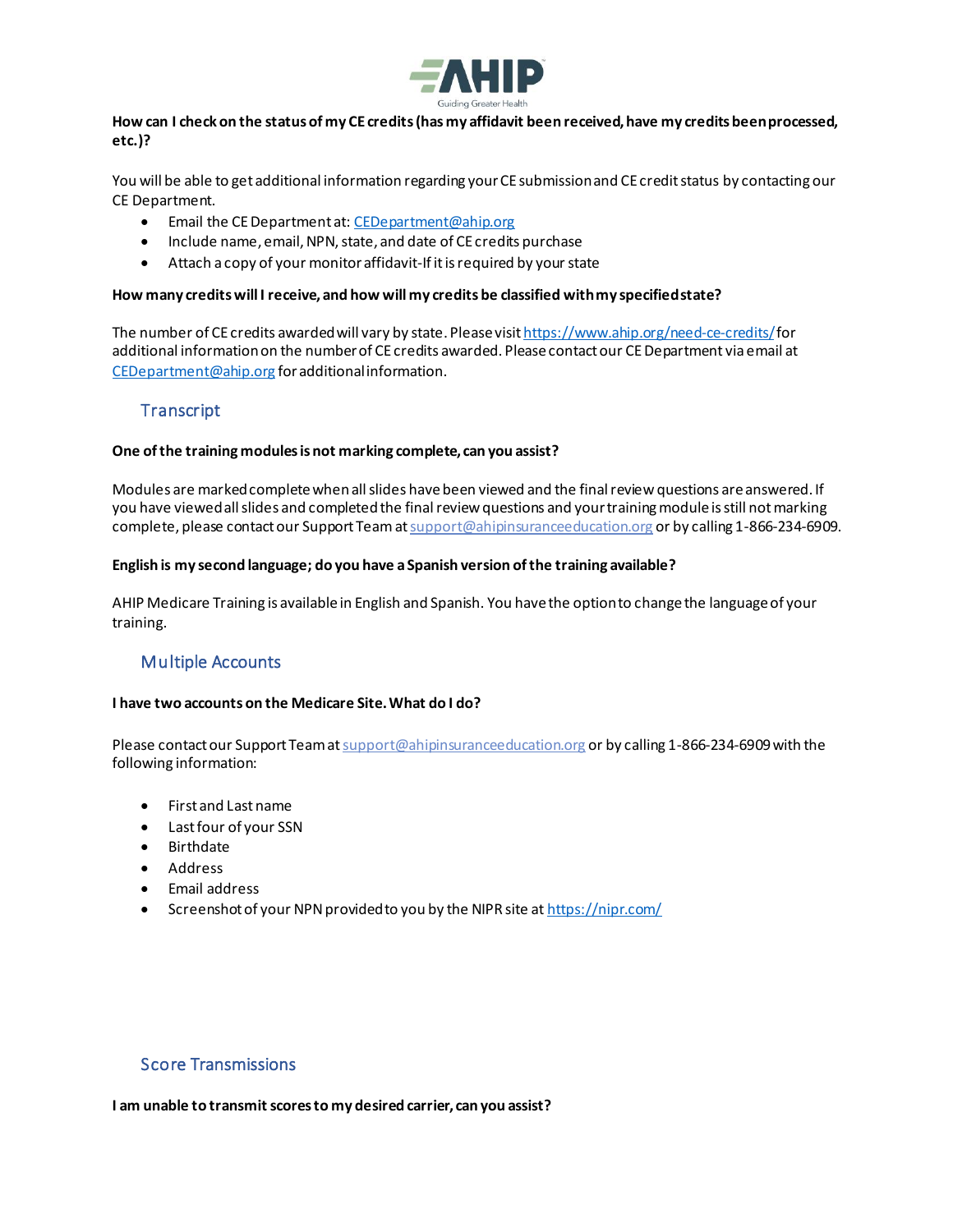

We recommend reaching out to your health plan directly for further instructions and confirmif yourscores were received.

## **Does my Medicare Advantage carrier only accept AHIP's** *[Marketing Medicare Advantage + Fraud, Waste and](https://info.ahip.org/acton/ct/4056/e-4ae6-2005/Bct/l-tst/l-tst:4f/ct5_0/1?sid=TV2%3Amx6846Oa7)  Abuse* **[training?](https://info.ahip.org/acton/ct/4056/e-4ae6-2005/Bct/l-tst/l-tst:4f/ct5_0/1?sid=TV2%3Amx6846Oa7)**

The majority of AHIP member organizations and partners ONLY accept AHIP's *[Marketing Medicare Advantage +](https://info.ahip.org/acton/ct/4056/e-4ae6-2005/Bct/l-tst/l-tst:4f/ct5_1/1?sid=TV2%3Amx6846Oa7)  [Fraud, Waste and Abuse](https://info.ahip.org/acton/ct/4056/e-4ae6-2005/Bct/l-tst/l-tst:4f/ct5_1/1?sid=TV2%3Amx6846Oa7)* training to meet their training requirements. AHIP strongly recommends agents and brokers contact their plan administrator to make sure they are meeting their training requirements.

## Purchases and Refunds

## **I am trying to purchase my training,but I am receiving a payment error, can you assist?**

After confirming that you have inputted the correct payment and billing information, please contact our Support Team a[t support@ahipinsuranceeducation.org](mailto:support@ahipinsuranceeducation.org) or by calling 1-866-234-6909 with the following information:

• A screenshot of the error message that you are receiving

## **The AHIP Medicare Training for my carrier is not \$175. How can I apply a carrier-specific rate to my account?**

As every health plan is different, please contact your individual health plan(s) representative(s) for appropriate instructions on how to receive this carrier-specific rate on your account.

### **I no longer need this training, what is your refund policy?**

All refund requests must be submitted in writing to  $\text{support@}$  ahipinsuranceeducation.org. Course registrations are no longer eligible for a refund once any of the course's materials have been accessed and/or it is more than 90 calendar days from the date of purchase. Refunds are issued in the same form of payment used at the time of purchase. Please allow 7 – 14 business days for processing. We reserve the right to deny any refund request.

#### **I purchased a previous year's training thinking that it was for the upcoming year, what are my options?**

All refund requests must be submitted in writing to [support@ahipinsuranceeducation.org](mailto:support@ahipinsuranceeducation.org). Course registrations are no longer eligible for a refund once any of the course's materials have been accessed and/or it is more than 90 calendar days from the date of purchase. Refunds are issued in the same form of payment used at the time of purchase. Please allow 7 – 14 business days for processing. We reserve the right to deny any refund request.

#### **My refund was processed, but I do not see the credit issued to my credit card, why is this?**

Please allow 7 – 14 business days for processing. Please contact our Support Team at [support@ahipinsuranceeducation.org](mailto:support@ahipinsuranceeducation.org) or by calling 1-866-234-6909 if you do not see this credit after 14 business days.

## Profile Information

#### **How do I access the AHIP Medicare Training?**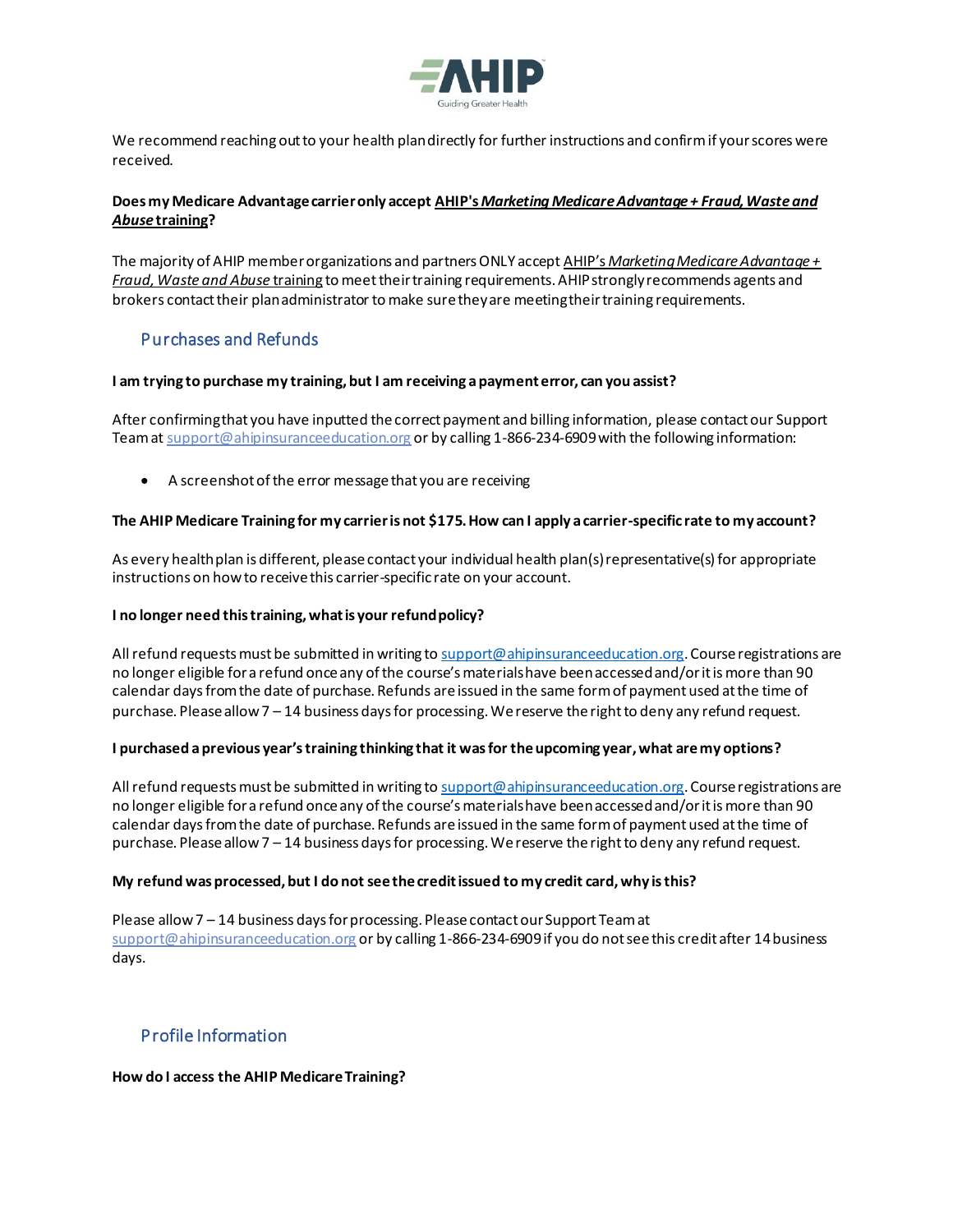

You will be able to access the AHIP Medicare training by creating an account on [www.ahipmedicaretraining.com](http://www.ahipmedicaretraining.com/).

#### **What is an NPN number?**

The National Producer Number (NPN) is a unique NAIC identifier assigned through the licensing application process. NPNs are assigned to all individuals and most business entities on the PDB. Please note the National Producer Number (NPN) is not the same as the SAN or Agent Broker ID.

#### **I recently got married and my name legally changed; can you assist me with updating my account?**

Please contact our Support Team a[t support@ahipinsuranceeducation.org](mailto:support@ahipinsuranceeducation.org) or by calling 1-866-234-6909 with the following information:

- First and Former Last name
- Last four of your SSN
- Birthdate
- Address
- Email address
- Documentation supporting new last name
- Screenshot of your NPN provided to you by the NIPR site a[t https://nipr.com/](https://nipr.com/)

Changes to your account will be made based on the information that is provided by NIPR.

### **The birthdate, SSN, and or NPN on my account are not correct and need to be updated. How can I edit this information?**

Please contact our Support Team at support @ahipinsuranceeducation.org or by calling 1-866-234-6909 with the following information:

- What information is needing correction
- Screenshot of your NPN provided to you by the NIPR site a[t https://nipr.com/](https://nipr.com/)

#### **I can't remember my username and or password, can you assist me with locating my account information?**

As AHIP is a large organization with multiple training sites, please ensure that you are logging in using [www.ahipmedicaretraining.com](http://www.ahipmedicaretraining.com/). Once you have confirmed that you on the correct training site, please select either "Forgot your username" or "Forgot your password".

#### **I am trying to register on your Medicare site, and it would not generate my NPN number. How can I set up my account?**

Please contact our Support Team a[t support@ahipinsuranceeducation.org](mailto:support@ahipinsuranceeducation.org) or by calling 1-866-234-6909 with the following information:

- First and Former Last name
- Last four of your SSN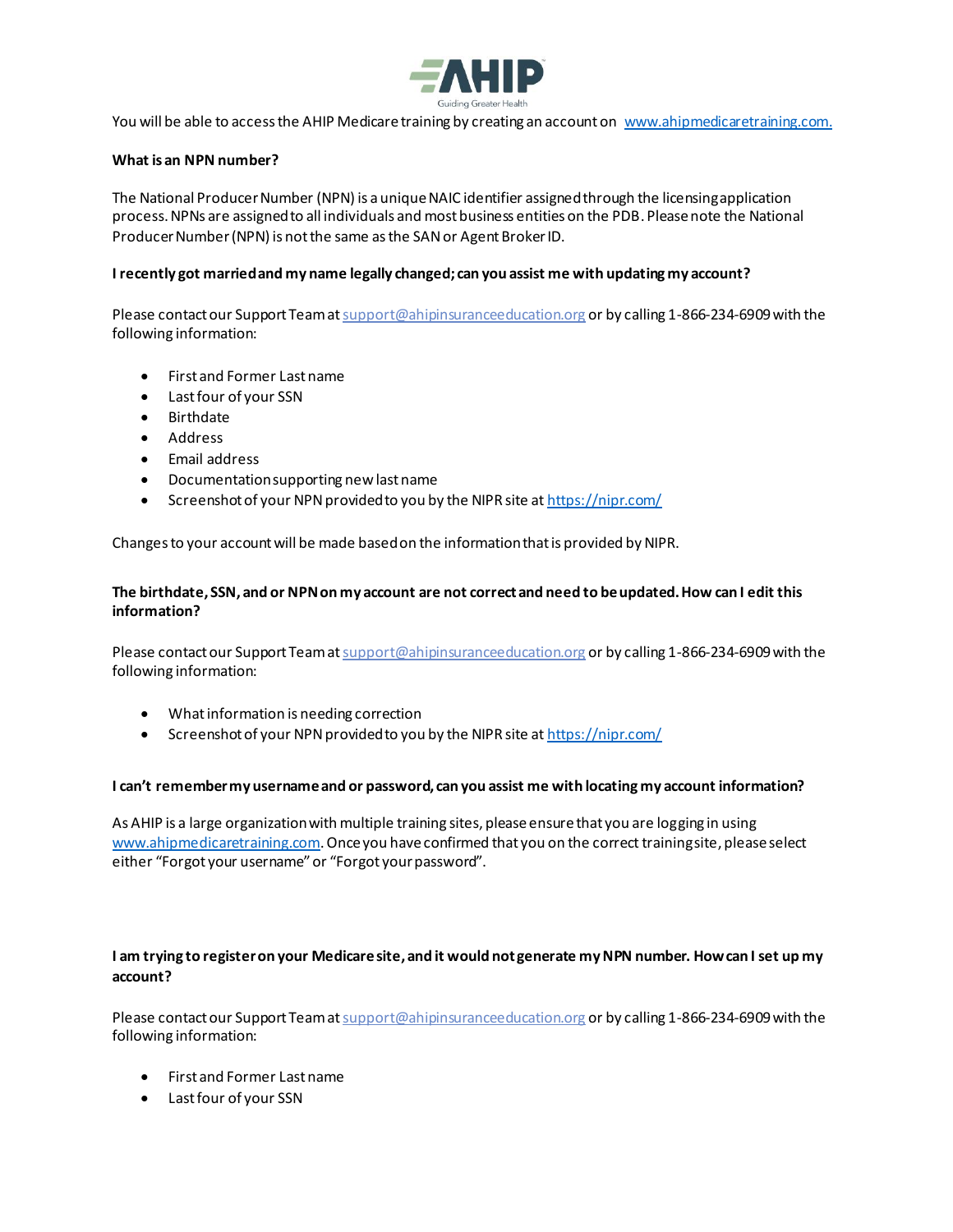

- Birthdate
- Address
- Email address
- Screenshot of your NPN provided to you by the NIPR site a[t https://nipr.com/](https://nipr.com/)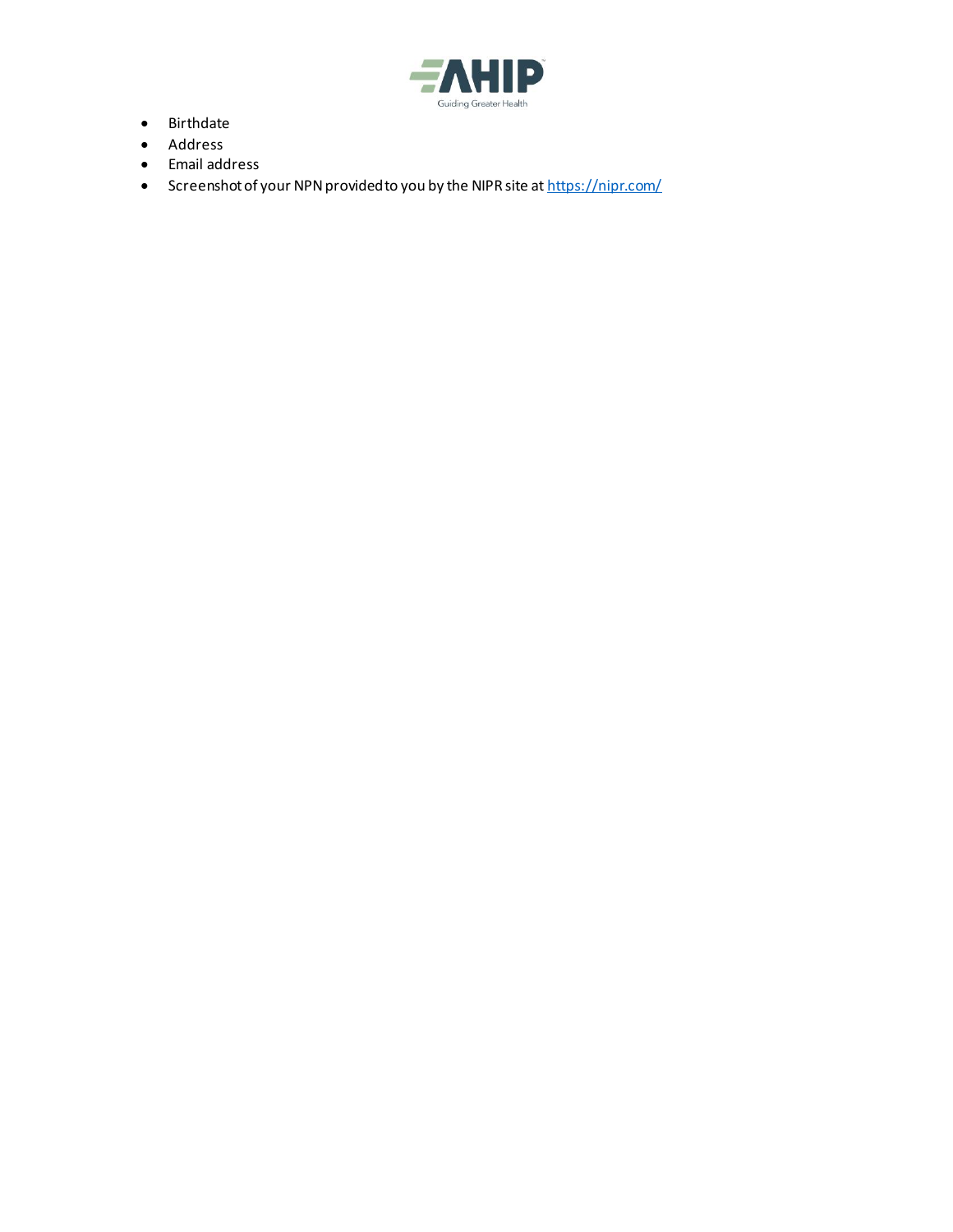

## Final Exam

## **How do I submit a request for testing accommodations, and what is the required documentation(s) that I need to provide?**

Please submit your request in writing along with any supporting documentation to our Support Team via email at [support@ahipinsuranceeducation.org](mailto:support@ahipinsuranceeducation.org). Appropriate documentation will vary depending on the nature of the disability and the specific testing accommodation requested.

Examples of types of documentation include:

- Recommendations of qualified professionals
- Proof of past testing accommodations
- Observations by educators
- Results of psycho-educational or other professional evaluations
- An applicant's history of diagnosis
- An applicant's statement of his or her history regarding testing accommodations

### **I would like to review the material again before I take my final, what study tools are available, and where can I find them?**

The Review Questions for Modules 1-5 and Nondiscrimination will include feedback and sources. With an unlimited number of submissions, these Review Questions serve as a study tool. Users can review all completed modules at any time and PDF Downloads of all modules will be available. Topic headings have been added to modules to help streamline the navigation process. Please note that scoring for these Review Questions will not be counted towards the AHIP Medicare Final Exam.

#### **Can I see what questions I answered incorrectly on the final exam?**

To protect the integrity of the AHIP Medicare Exam, all exam submissions are final and cannot be released and or redistributed.

#### **How many questions are on the final exam and how long do you have to completethe final exam?**

The Final Exam consists of **fifty (50)**randomly selected questions from **all five (5) Modules** of the training modules. You must achieve a **ninety percent (90%)** passing grade for successful completion.

#### **Is the AHIP Medicare Final Exam open book?**

The AHIP Medicare Final Exam is not an open book exam.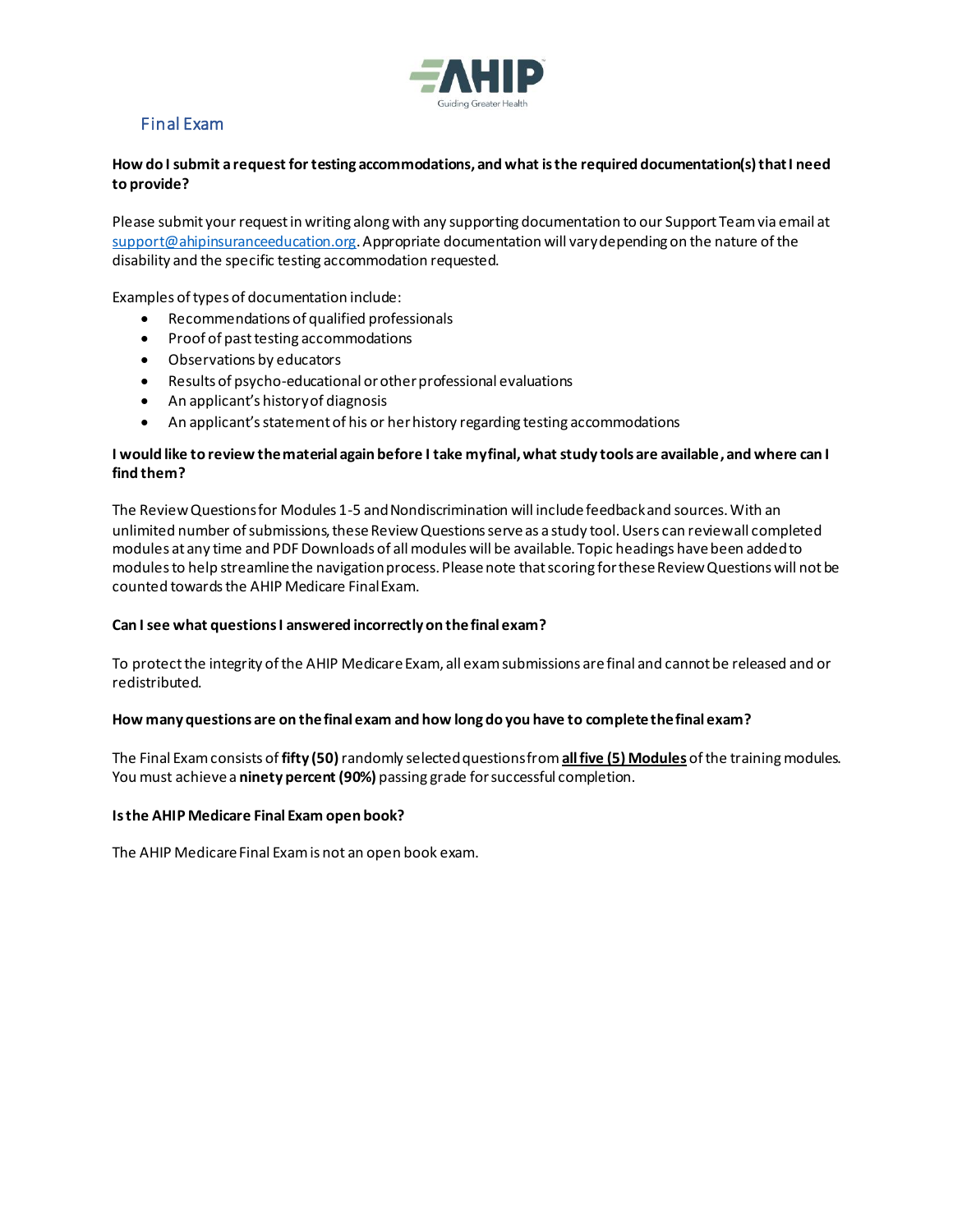

#### **What counts as a final exam submission attempt?**

A valid final exam submission attempt is one that you have submitted yourself. Your Final Exam will automatically be submitted at the two-hour mark. This is the ONLY instance that your Final Exam will be automatically submitted.

Please note that if you close the Final Exam window, our system will not register this as a valid attempt/submission. If you close the window, your answers will not be saved, and your attempt will not be counted as valid, and you will need to restart the exam.

If you navigate away from the Final Examto another tab or window, the system will remove the attempt, our system will not register your attempt as a valid attempt/submission, and you will need to restart the exam. You should not open multiple tabs/windows on the AHIP training site while taking the exam.

If your Final Exam session is still active and you close the exam window before the two-hour mark, the system will not register your attempt as a valid attempt/submission, and you will need to restart the exam.

## Content

## **I need additional clarification on the training material and or review questions, what do I need to provide to the Support Team?**

For further clarification on the training material and or review questions, please submit the following information to our Support Team:

- Screenshot of any slides or review questions you are referencing
- The specific location of the material you are referencing
- Specific questions relating to the material or question

Please submit this information to our Support Team a[t support@ahipinsuranceeducation.org](mailto:support@ahipinsuranceeducation.org).

#### **I need to locate a specific topic within the training modules, where can I find that information?**

The AHIP Medicare Training is split into five (5) training modules in addition to the Nondiscrimination Training, Fraud, Waste, & Abuse, and General Compliance. Each module contains a topics list of what you will learn as well as a table of contents that is easily accessible from that module. If you are still unable to locate a specific topic within the training modules please contact our Support Team a[t support@ahipinsuranceeducation.org](mailto:support@ahipinsuranceeducation.org) or by calling 1-866-234-6909.

## **I am working on FWA, and this slide says I am exempt from taking it because I am enrolled in Medicare. Does that mean I can skip it?**

You will need to contact your carrier for additional guidance.

#### **I just received an email about an updated guideline. However, I have already completed the module that contains this updated guideline. Do I need to go back?**

Yes, you will need to go back into your training to review the newly updated guideline(s) even if you have already completed the module that contains this updated guideline.